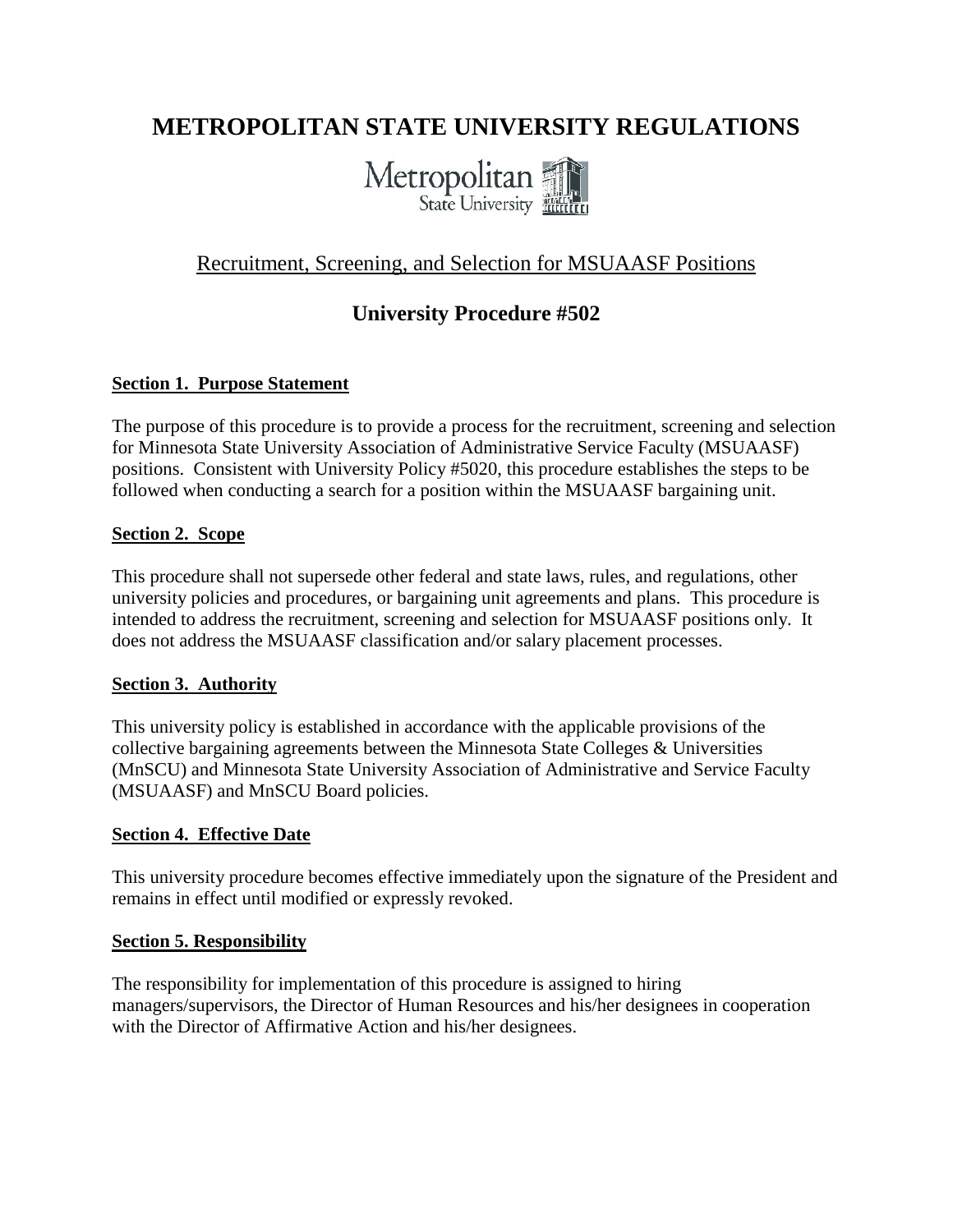### **Section 6. Notification and Publication**

The university shall inform all employees involved in the recruitment, screening and selection for MSUAASF positions of the established policy and procedure. The policy and procedure shall be available on the university portal, and be distributed all employees involved in the MSUAASF search process.

#### **Section 7. Objective**

This procedure sets forth the basic MSUAASF recruitment, screening, and selection steps and is designed to accomplish the following:

- 1. Recruit, select, and hire the most qualified candidates for MSUAASF positions;
- 2. Meet the university's commitment to affirmative action;
- 3. Create sufficient documentation of the university's selection decision-making with regard to each hire;
- 4. Comply with state and federal laws regarding affirmative action and equal employment opportunity;
- 5. Protect the university and those involved in the process from exposure to liability; and
- 6. Ensure all applicants fair and consistent treatment in the university's selection processes.

### **Section 8. Definitions**

- 1. Position Request form: A Position Request form is submitted When a new position is to be established or a vacant position is requested to be filled.
- 2. Position description (PD): A document that defines a position's duties, responsibilities, working relationships, performance expectations, and the knowledge, skills, and abilities required to perform them.
- 3. Position Analysis Questionnaire (PAQ): A document that accompanies the PD for MSUAASF positions that assists in describing a position's duties, responsibilities, working relationships, and performance expectations.
- 4. President's Council (PC): The University's executive leadership team consisting of the President, Vice Presidents, Chief Human Resource Officer, and his/her Special Assistant/Director of Government Relations.
- 5. Recruitment Plan Form (RPF): A form that indicates the composition of the search committee, the recruitment and advertising plan, and the Affirmative Action goal(s), if any.
- 6. Notice of Vacancy (NOV): Also known as "job posting." The NOV outlines the minimum or required and desired qualifications for the position as described in the PD. The NOV is drafted by HR and the hiring manager/supervisor and provided to the search committee for comment and feedback before posting.
- 7. Office of Affirmative Action (OAA): The Director of Affirmative Action and his/her unit are responsible for all affirmative action compliance matters related to the screening and selection of candidates for MSUAASF bargaining unit positions.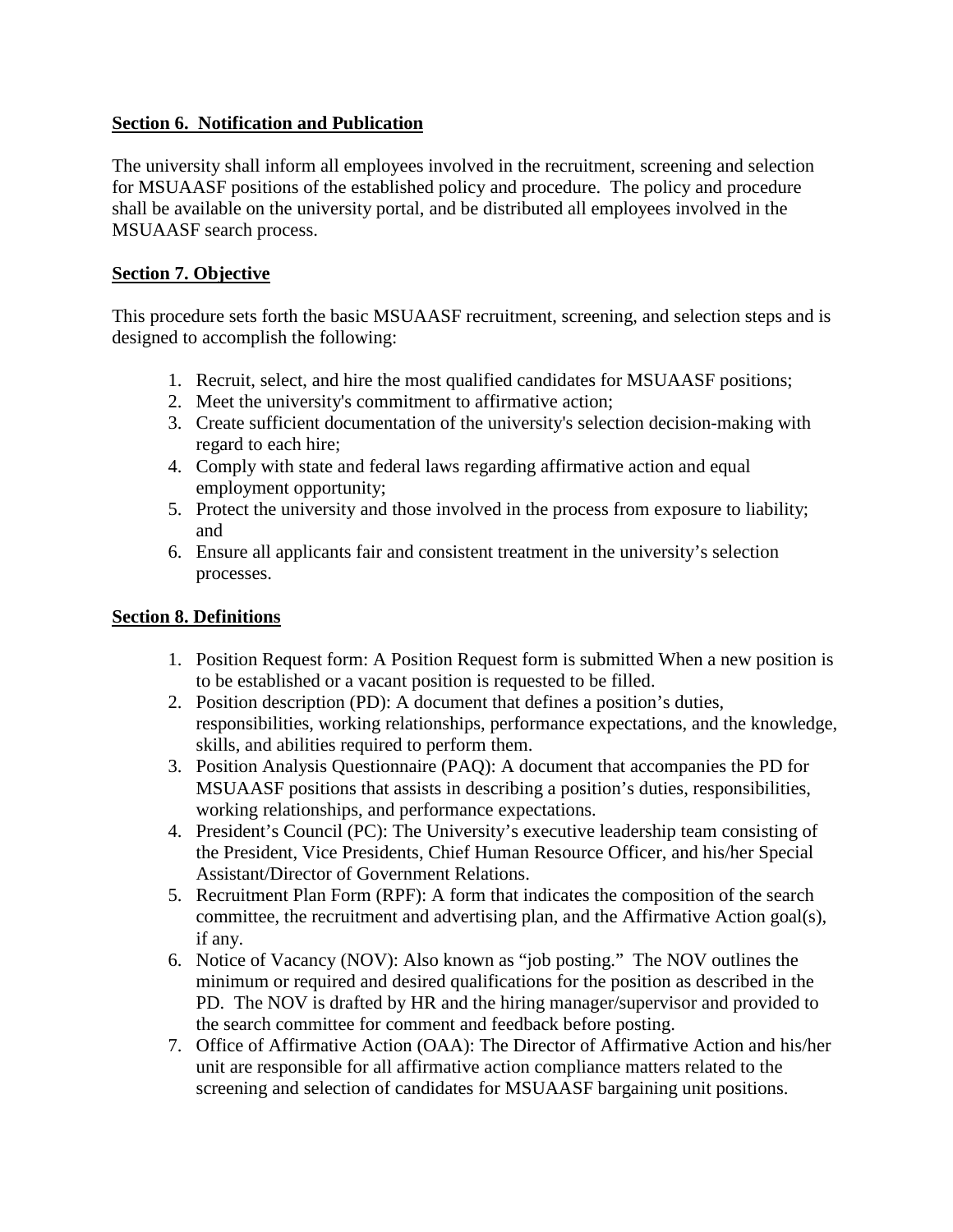- 8. Hiring manager/supervisor: The individual who has the authority to plan, direct, and monitor the work of the position.
- 9. Appointment Authorization Form: A form that must be completed by the search committee chair and hiring manager/supervisor and signed by the OAA, HR, and the President to finalize the hiring of the selected finalist.
- 10. Creditable Work Experience worksheet: A form that captures candidates' prior academic and non-academic employment and volunteer experience(s). The information is used to determine the candidate's salary placement.

## **Section 9. Initiating a national/regional search**

- 1. Hiring manager/supervisor submits a copy of the PD/PAQ, current organizational chart, and Position Request form to the President's Council for permission to initiate a search.
- 2. PC approves/disapproves the request and returns it to the hiring manager/supervisor.
- 3. The hiring manager/supervisor designates the chair of the search committee.
- 4. The hiring manager/supervisor determines the composition of the search committee as follows:
	- The committee will be comprised of no fewer than three members.
	- At least one (1) search committee representative appointed by the local MSUAASF association;
	- Someone designated as providing administrative support to the search committee;
	- The committee members must reflect racial, ethnic, and gender diversity.
- 7. For the completion of Recruitment Plan Form (RPF), the hiring manager/supervisor determines:
	- Where any additional advertising will be done;
	- Budget implications of the additional advertising and candidate reimbursement
- 8. After consultation with HR, the hiring manager/supervisor completes the Recruitment Plan Form (RPF) and submits RPF and signed Position Request Form to HR.
- 9. HR reviews the RPF and discusses with the hiring manager/supervisor and search committee underutilization (if any) and diversity goals related to the filling of the position.
- 10. Hiring manager/supervisor and HR finalize the NOV and provide to search a committee chair for review and comment by the search committee. The minimum qualifications listed on the NOV are derived directly from the PD. The Search Committee Chair provides comments back to the hiring manager/supervisor.

### **Section 10. Exceptions to conducting a national/regional search**

1. Limited Search: When the President determines it is in the best interest of the university, a vice president and his/her designee may determine to conduct a limited search for a MSUAASF position in accordance with the applicable provisions of the MSUAASF agreement. Such a search may be limited to posting the vacancy for university applicants only OR for university MSUAASF members only.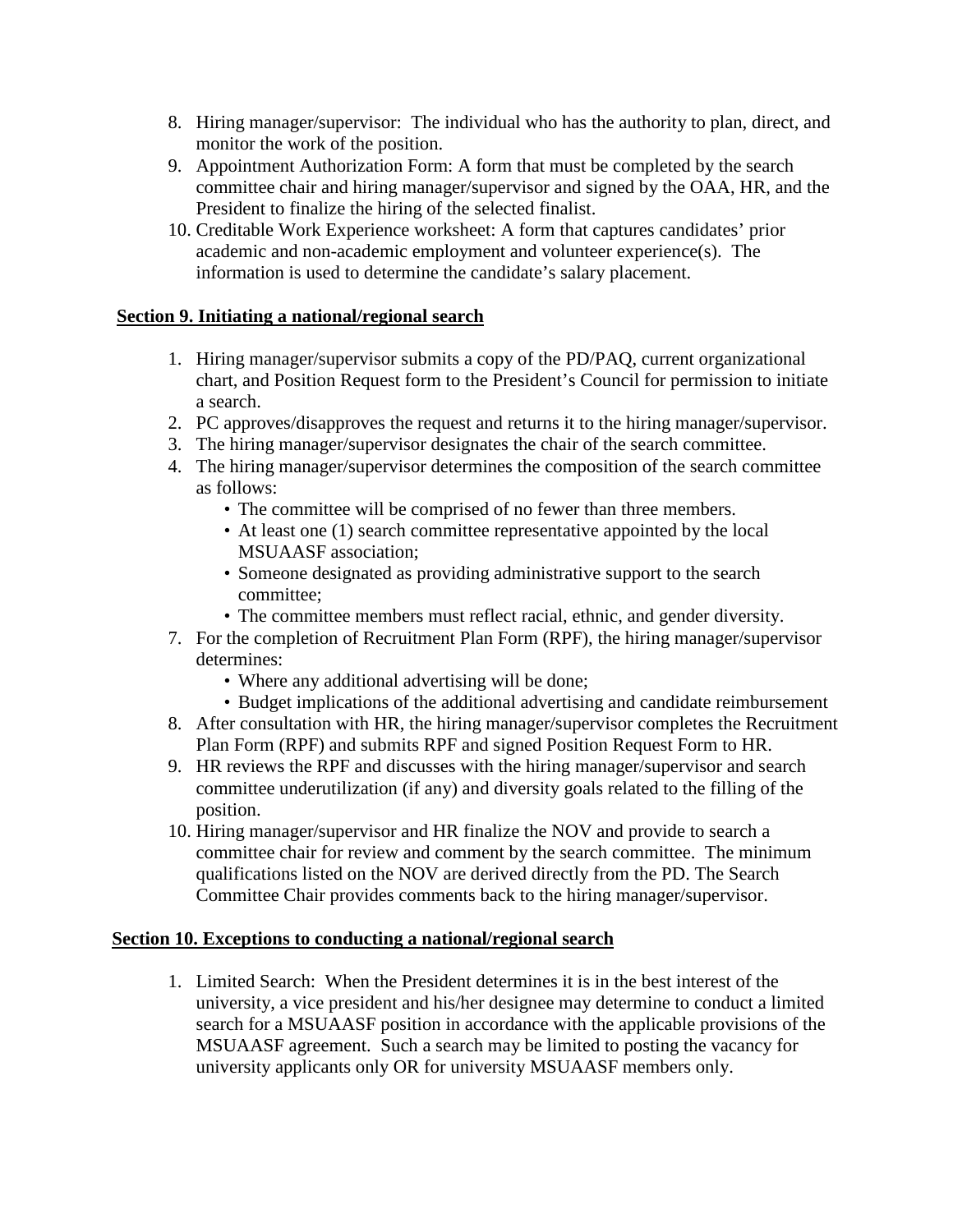2. Fixed-term Appointments: In accordance with the MSUAASF agreement, fixed-term appointments may be filled without a search only when the recruitment and selection policy and procedure cannot be implemented due to time constraints (an emergency fill), to meet peak work demands, or for special projects. The hiring manager/supervisor must submit a justification to the President for his/her approval for such an appointment without a search.

# **Section 11. Recruitment**

- 1. HR posts the NOV in accordance with the RPF.
- 2. HR provides search committee members with training on best practice, using the online applicant tracking system, confidentiality in the search process, roles and responsibilities of the parties involved in the search process, and any Affirmative Action considerations for the search process.
- 3. The committee develops the questions for interviews and reference checks using the sample questions provided by HR and submits the questions to HR for approval.

## **Section 12. Screening**

- 1. HR will determine whether the pool of candidates contains a MSUAASF member ho has either been noticed of layoff or is presently on the statewide layoff list; if it does, HR will consult with the hiring manager/supervisor and committee chair on next steps.
- 2. If the pool contains no MSUAASF member who has either been noticed of layoff or is presently on the statewide layoff list, HR notifies the committee when the pool of candidates is ready for committee review.
- 3. The committee screens applications for minimum qualifications. Applications not meeting minimum qualifications are excluded from further consideration.
- 4. The committee determines ratings for applicants in the pool of those who meet the minimum qualifications. Committee selects from the pool those qualified for an initial interview and submits the group of applicants to HR for Affirmative Action compliance.
- 5. HR either approves the pool for initial interviews or makes recommendations for the pool.
- 6. The committee conducts the initial interviews and submits semifinalist recommendations to the AAO for Affirmative Action compliance
- 7. The committee conducts reference checks for finalists' listed references.
- 8. Support staff person schedules on-campus interviews for those finalists with favorable references.
- 9. On-campus finalist interviews are conducted by the committee and hiring manager/supervisor.
- 10. All finalists are provided with a the "Release of Information" forms for signature.
- 11. All finalists are provided the Creditable Work Experience form and asked to return them to HR.
- 12. Hiring manager/supervisor conducts additional reference checks as needed.